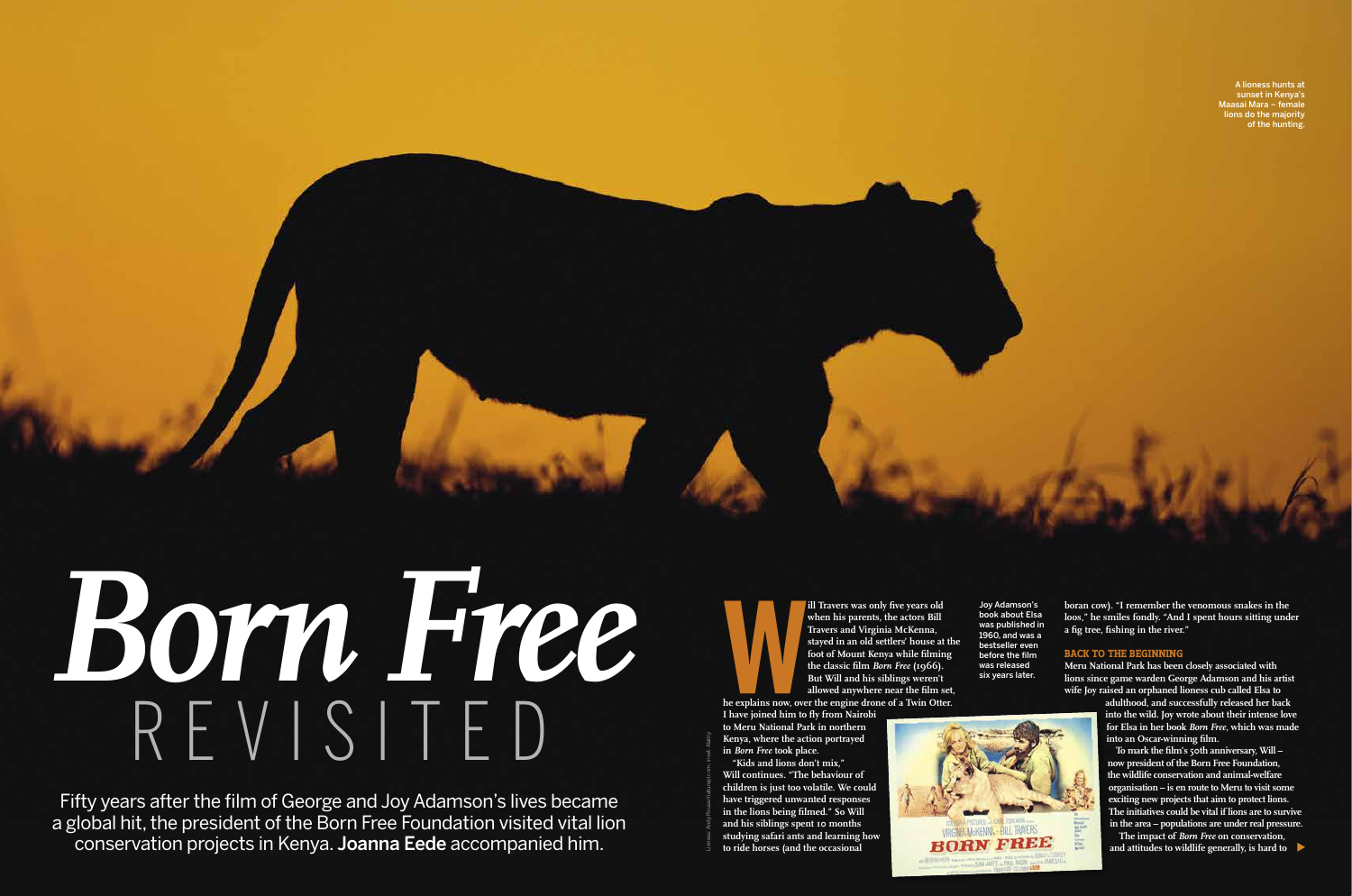work today, naming all our local lions according to their personalities and traits." The Adamsons' attitude towards lions, unusual for the time, was born of what renowned biologist Julian Huxley referred to as a "passionate patience and an understanding love". To them, lions were simply individual creatures that responded to human kindness.

"Working on the film introduced us to the concept of seeing each lion as unique, with its own distinct character," agrees Virginia McKenna, who co-founded the Born Free Foundation with her husband. "Bill and I learned so much from George Adamson's deep understanding of wild animals, and it allowed us also to respond to them individually like he did."

Top: Will Travers examines lion spoor in Meru NP with Geofrey Bundotich and Shadrach Kimeu of the Kenya Wildlife Service. Above: a lioness carries a gazelle in the Mara.

Now the Born Free Foundation has declared 2016 the 'Year of the Lion' to highlight the rapidly growing threats to African lions. "All too often, we send out the message to our children that wild animals are disposable," Virginia says. "The very opposite has to be true. We need to teach the next generation to care for wildlife."

The media furore surrounding the killing of Cecil the lion by a trophy hunter in Zimbabwe in 2015 alerted the public

# ELSA THE LIONESS

Joy and George Adamson raised Elsa to maturity after she was orphaned as a tiny cub in 1956, when George shot her mother when she charged. For the first few years of her life, she and her two sisters lived with the Adamsons at their game warden's house in northern Kenya. After her sisters were sent to Rotterdam Zoo, the



Netherlands, Elsa joined Joy and George on safari, travelling across the dry lakebed of the Chalbi Desert to the volcanic slopes of the Marsabit Mountains and to Kenya's coast. Joy referred to Elsa as "a clumsy little velvet bag" with "perfect manners"; the lioness' paws became damp when she was nervous, and when fully grown she still fell asleep with Joy's thumb in her mouth. This intimacy continued until the end: Elsa died of tick fever in 1961, her head in George's lap.

Main: Mitsuaki Iwago/Minden/FLPA; tracking: Joanna Eede; gazelle: Anup Shah/NPL; Elsa & Joy: Getty

overstate. "For many people it was… an inspiration," says Adrian House, author of *The Great Safari*, a biography of the Adamsons (William Morrow, 1993). "They suddenly felt how important it was to bridge the widening gap between man and the natural world."

Shivani Bhalla, an award-winning scientist who runs Kenya's grass-roots lion conservation organisation Ewaso Lions, says that the *Born Free* story informed her whole career. "I really believe that Elsa lives in all of us – in every conservationist who works to protect lions and other species," she tells me.

"Elsa was significant because she represented one of the first times – or maybe the very first time – that a lion had been given a name and was regarded as an individual," Shivani adds. "We follow this philosophy in our

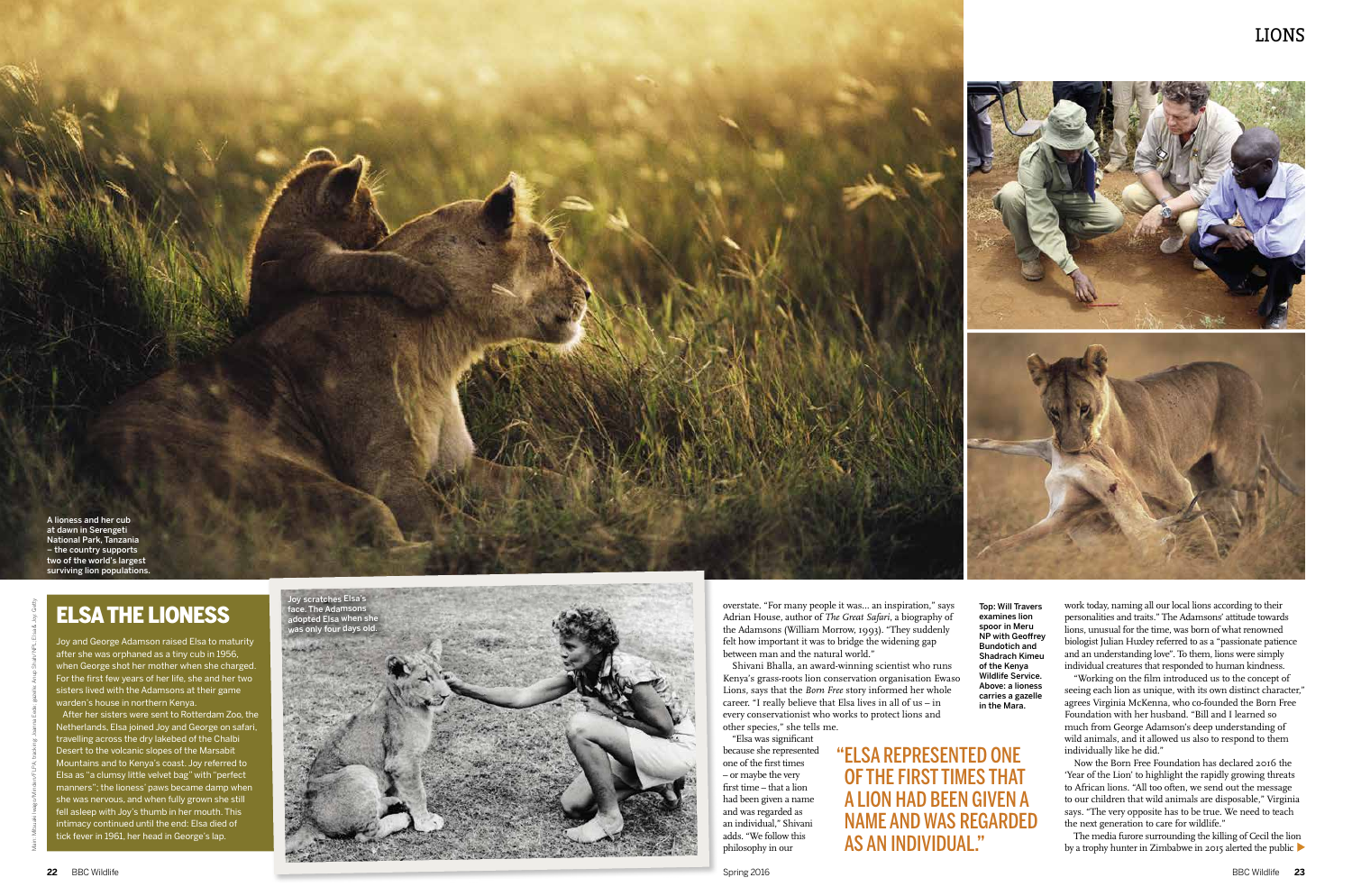*Born Free* changed everything. "Elsa the lioness had become an ambassador for her kind," wrote zoologist Desmond Morris. "She had [also] made people start to query the morality of keeping animals in captivity.

Over 20 diferent lions represented Elsa and other lions on set, including

cubs sent from Ethiopia by Emperor Haile Selassie and two that had been mascots for the Roya Scots Guards in Nairobi. The camera crew shot scenes from the safety of a cage, but Virginia McKenna and Bill Travers refused body doubles. Through working closely with George

Adamson, they were soon walking on their own with the lions, playing football with them at dawn and sharing their lunch. For Virginia and Bill, working with lions was to shape the rest of their lives; they became committed wildlife activists and founded the Born Free Foundation. O *Find out more: www.bornfree.org.uk*

# BORN FREE AND ITS LEGACY

to the catastrophic decline in Africa's lions, but numbers have been in freefall for years. In 1966, there were about 200,000 in Africa; today, there may be fewer than 20,000. Estimates vary wildly – one in 2014 suggested that the Kenyan population, a key stronghold, could be just 2,000.

Meru was severely affected by rampant poaching during the 1970s and 80s, but the Kenya Wildlife Service helped to bring lawlessness under control, and today the park is recognised as having greater biodiversity than any other in East Africa. As we drive to pay our respects at Elsa's grave, the landscape is wild, lush and deep green from the longest rains the area has known in a decade. We cross mountainfed rivers and clear streams lined with black-barked doum palms, where freshwater turtles sunbathe on smooth rocks.

Elsa's grave lies in a shady glade on the bank of the River Ura, close to the Adamsons' former campsite in the south-east corner of the park. A couple of metres away is a fig tree under which Joy used to paint, while Elsa draped herself along its boughs. Stretching into the distance on the opposite bank is a vast field of sorghum – the park remains a

Then the lead tracker raises his hand and jumps down from his front-mounted 'spotter seat' to draw a circle in the red, sandy earth. We see the unmistakable pads of a large lion print. The margins are still sharp – the equatorial wind has not yet blown dust across the edges and filled the indentations, showing that the tracks are only hours old.

# LIONS

wilderness, yet human encroachment is evident everywhere.

"The causes of lion depletion are many and complex, but in the end it all comes down to people," says Will as we listen to the sounds of children playing in the river downstream. The human population of rural Africa has increased exponentially; much lion habitat has been lost through the conversion of great tracts of land to agriculture, while poaching reduces the availability of traditional prey such as gazelles and antelopes.

### **CONFLICT WITH HUMANS**

Hungry lions turn to easy targets such as livestock. In retaliation the owners shoot, spear or poison the cats that jeopardise their livelihood. "The greatest threat to lions is essentially the subdivision of land," Will continues. "Pressure from urbanisation and land conversion is immense, so it's essential to focus on not taking every bit of land for humans."



But there are still places that offer hope, such as the 800km2 Meru National Park, one of Kenya's oldest parks and part of the wider Meru Conservation Area which lies in the eastern shadow of Mount Kenya. This is lion country, a vast complex of protected areas that include the Bisanadi and Mwingi National Reserves, and Kora National Park. After she died in 1980, Joy's ashes were buried at two sites – the grave of her beloved cheetah Pippa, and Elsa's.

Many lion experts, such as Hans Bauer of Oxford University's Wildlife Conservation Research Unit (or WildCRU), think it is a pity that trophy hunting gets so much attention. "Trophy hunting is obviously a major ethical issue, but biologically it's less of an issue for lions," he explains. "The point is

that we are losing many of the large ecosystems where lions are apex predators. These wild places are very valuable, and intensively managed reserves are a poor substitute."

In 2015 the Born Free Foundation, in association with the Kenya Wildlife Service, Land Rover and the local Meru community, launched a new lion conservation project called Lion Rover. "If you protect lions, you protect other wildlife as well," says WildCRU's Claudio Sillero, who is head of conservation at Born Free. He adds, "Equally importantly, the lions in Meru link other lion populations to the east, in Tsavo National Park and near the coast, and to the west, for example at Laikipia. This helps to maintain genetic connectivity."

Lion Rover's first priority is to conduct research into the number of lions in Meru. "We have to know how many of the cats there are in order to implement a conservation plan," explains Tim Oloo, Born Free's country manager for Kenya. "Current estimates vary between 30 and 150 lions in Meru. Once we have a baseline number, we'll repeat the census in two, four, then six years."

Will and I join a team surveying an area where lions have been seen, and through our open-sided Land Rover Will scans the road for paw prints. There is wildlife everywhere: helmeted guineafowl scuttle into the undergrowth, a rare Grévy's zebra gallops away at the sound of our vehicle and a huge martial eagle watches us from a baobab tree.





Clockwise from far left: an African lion in the Maasai Mara – Asiatic lions have shorter, thinner manes; a census is revealing how many lions live in Meru National Park; Born Free's Victor Mutumah shows how a wire snare traps an animal.

LION NUMBERS ARE IN FREEFALL. IN 1966, THERE WERE ABOUT 200,000 IN AFRICA; TODAY, THERE MAY BE FEWER THAN 20,000.